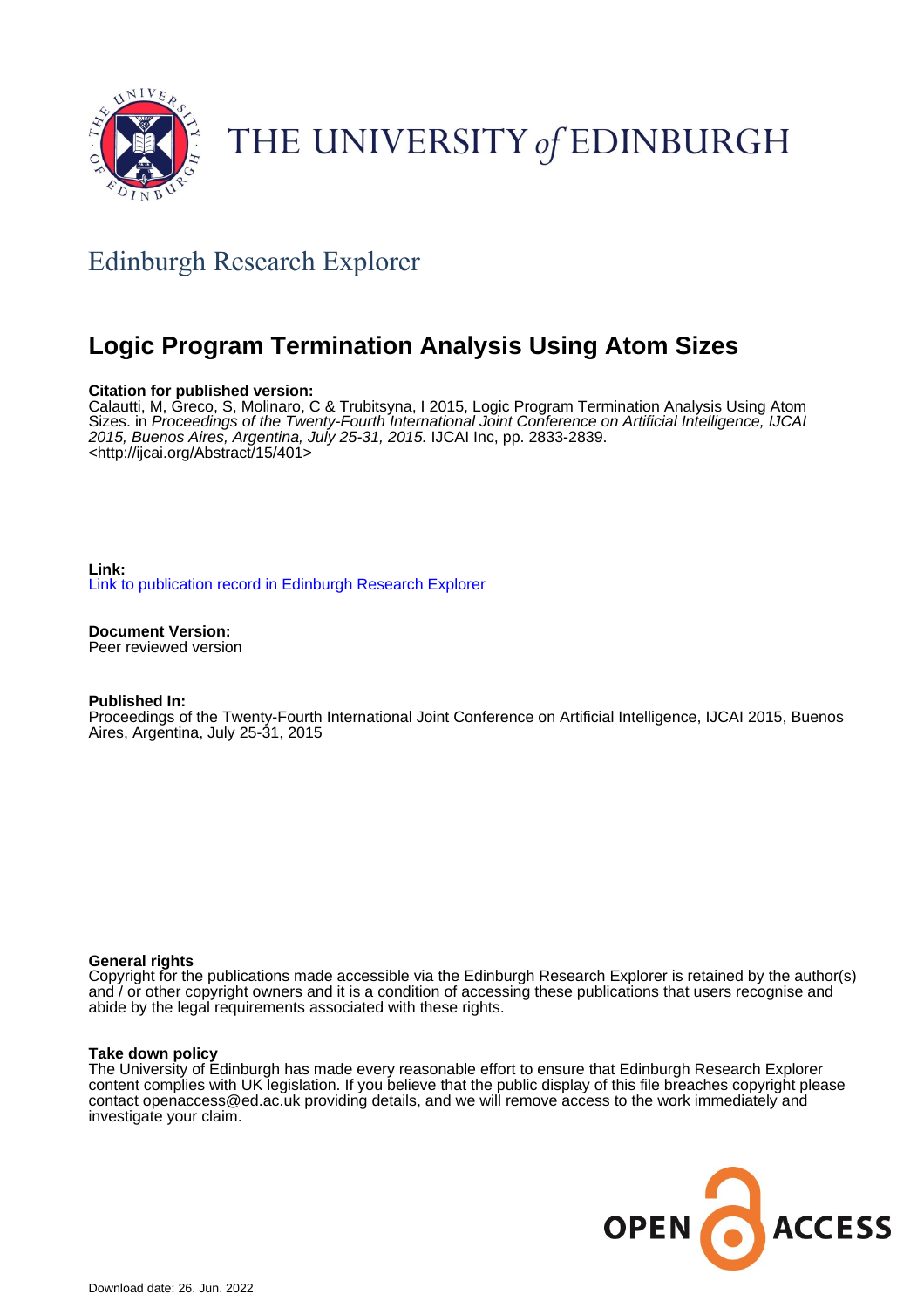# Logic Program Termination Analysis Using Atom Sizes

Marco Calautti, Sergio Greco, Cristian Molinaro, Irina Trubitsyna DIMES, Universita della Calabria ` 87036 Rende (CS), Italy {calautti,greco,molinaro,trubitsyna}@dimes.unical.it

#### Abstract

Recent years have witnessed a great deal of interest in extending answer set programming with function symbols. Since the evaluation of a program with function symbols might not terminate and checking termination is undecidable, several classes of logic programs have been proposed where the use of function symbols is limited but the program evaluation is guaranteed to terminate.

In this paper, we propose a novel class of logic programs whose evaluation always terminates. The proposed technique identifies terminating programs that are not captured by any of the current approaches. Our technique is based on the idea of measuring the size of terms and atoms to check whether the rule head size is bounded by the body, and performs a more fine-grained analysis than previous work. Rather than adopting an all-ornothing approach (either we can say that the program is terminating or we cannot say anything), our technique can identify arguments that are "limited" (i.e., where there is no infinite propagation of terms) even when the program is not entirely recognized as terminating. Identifying arguments that are limited can support the user in the problem formulation and help other techniques that use limited arguments as a starting point. Another useful feature of our approach is that it is able to leverage external information about limited arguments. We also provide results on the correctness, the complexity, and the expressivity of our technique.

## 1 Introduction

Function symbols are widely acknowledged as an important feature in answer set programming as they make modeling easier and increase the language's expressive power. Current solvers provide support for them, but offer only a limited apriori termination analysis of programs. The main problem is that the evaluation of a program (with function symbols) might not terminate and checking termination is undecidable.

To cope with this issue, recent research has focused on identifying decidable classes of logic programs allowing only a restricted use of function symbols but guaranteeing the

program evaluation termination (we will discuss current approaches in the related work subsection).

Most of the work in the literature analyzes programs by looking at how terms are propagated from one individual argument to another. More general approaches such as the mapping-restricted [Calautti *et al.*, 2013] and the bounded [Greco *et al.*, 2013a] techniques are able to perform a more complex (yet limited) analysis of how some groups of arguments affect each other. Recently, [Calautti *et al.*, 2014a] proposed the rule-bounded criterion, which checks if the head size is bounded by the size of a body atom in a rule. However, all current approaches have several limitations that we illustrate in the following example.

**Example 1** Consider the following simple program  $P_1$ :

 $p(f(X, X), Y, Z) \leftarrow p(X, g(Z), g(Y)).$ 

The program evaluation always terminates whatever finite set of facts is added to the program—however, all current termination criteria fail to realize this. For instance, the simple fact that the first argument of p has a size in the head greater than the one in the body prevents several techniques from realizing termination of the program evaluation. Also, when comparing the overall size of the head with the body size, current criteria do not succeed in identifying the program as terminating. In contrast, as we will show in the following, our approach performs a more accurate analysis and realizes that the program evaluation always terminates.  $\Box$ 

To provide a practical example, below we report a general program which recognizes strings of the language corresponding to an arbitrary  $LR(1)$  grammar.

**Example 2** Consider the following program  $\mathcal{P}_2$ :

| $par(T, [S1 [Sym][St[L]]]) \leftarrow par([Sym T], [St[L]),$  |                                                    |
|---------------------------------------------------------------|----------------------------------------------------|
|                                                               | act(St, Sym, shift(S1)).                           |
| $red([Sym T], [St L], A, B) \leftarrow par([Sym T], [St L]),$ |                                                    |
|                                                               | act(St, Sym, reduce(A, B)).                        |
| red(I, L, A, T)                                               | $\leftarrow \texttt{red}(I, [S [X L]], A, [Y T]).$ |
| par(I, [S1 [A [St L]]])                                       | $\leftarrow \texttt{red}(I, [St L], A, []),$       |
|                                                               | act(St, A, goto(S1)).                              |
|                                                               |                                                    |

where we use the classical syntax  $[H|T]$  for a list.  $LR(1)$  grammars can be encoded in a standard form using an action table defined by facts of the form  $act(\langle state \rangle, \langle symbol \rangle, \langle operation \rangle).$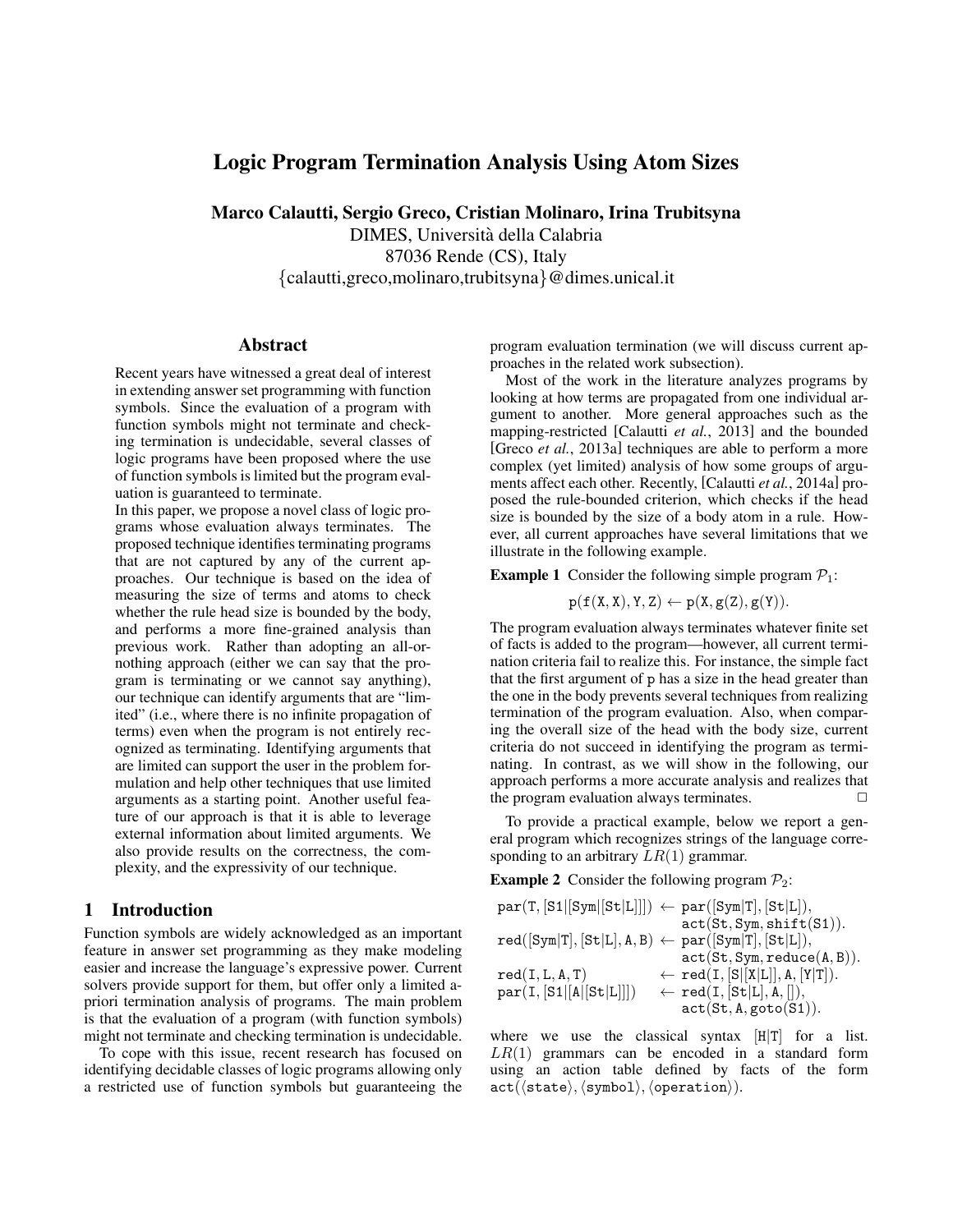Specifically, given the current parsing state  $\langle$  state $\rangle$ and a symbol  $\langle \text{symbol} \rangle$  to be parsed,  $\langle \text{operation} \rangle$  describes one of the following four parsing operations:  $shift(\langle newstate \rangle), i.e.,$  the next token is read from the input and pushed to the parsing stack along with the new parsing state  $\langle$ newstate $\rangle$ ; reduce $(A, B)$ , i.e., there is a production rule  $A \rightarrow B$  in the grammar and the top of the parsing stack contains B (according to  $\langle$  state $\rangle$ ), which must be replaced with A;  $goto(\langle newstate \rangle)$ , i.e., once the reduce operation is complete, the parsing state changes accordingly; accept, i.e., the input string is accepted. The computation starts by providing as input the action table and a fact of the form  $par([a_1, ..., a_n, \$\], [s_0])$ , where  $[a_1, ..., a_n, \$\]$  is the input string, followed by the "end of string symbol"  $\$ , and  $[s_0]$  is the parsing stack containing the initial state  $s_0$ . The string is accepted iff the program model contains two atoms of the form  $par([\$], [s|L])$  and  $act(s, \$, accept)$ .  $\Box$ 

Once again, the program above terminates for every finite set of facts—while none of the current approaches is able to realize it, our technique detects the program as terminating. Related work. A significant body of work has been done on termination of logic programs under top-down evaluation [De Schreye and Decorte, 1994; Marchiori, 1996; Ohlebusch, 2001; Codish *et al.*, 2005; Schneider-Kamp *et al.*, 2009; Nguyen *et al.*, 2007; Bruynooghe *et al.*, 2007; Baselice *et al.*, 2009; Voets and De Schreye, 2011] and in the area of term rewriting [Sternagel and Middeldorp, 2008; Arts and Giesl, 2000; Endrullis *et al.*, 2008]. Termination properties of query evaluation for normal programs under tabling have been studied in [Riguzzi and Swift, 2013; 2014; Verbaeten *et al.*, 2001]. Another approach are FDNC programs [Eiter and Simkus, 2010], which have infinite answer sets in general, but a finite representation that can be exploited for knowledge compilation and fast query answering.

In this paper, we consider logic programs with function symbols *under the stable model semantics* [Gelfond and Lifschitz, 1988; 1991], and thus all the works above cannot be straightforwardly applied to our setting—for a discussion on this see, e.g., [Calimeri *et al.*, 2008; Alviano *et al.*, 2010]. In our context, [Calimeri *et al.*, 2008] introduced the class of *finitely-ground programs*, guaranteeing the existence of a finite set of stable models, each of finite size. Since membership in the class is not decidable, decidable subclasses have been proposed: ω*-restricted programs* [Syrjanen, 2001], λ*-restricted programs* [Gebser *et al.*, 2007], *finite domain programs* [Calimeri *et al.*, 2008], *argument-restricted programs* [Lierler and Lifschitz, 2009], *safe* and Γ*-acyclic programs* [Calautti *et al.*, 2014b]. More general classes are *mapping-restricted programs* [Calautti *et al.*, 2013], *bounded programs* [Greco *et al.*, 2013a], and *rule-* and *cycle-bounded programs* [Calautti *et al.*, 2014a]. An adornment-based approach that can be used in conjunction with the techniques above to detect more programs as finitely-ground has been proposed in [Greco *et al.*, 2013b].

Our approach recognizes terminating programs that do not belong to any of the aforementioned classes; also, it can be easily combined with them allowing us to identify more programs (we provide a precise comparison in Section 4).

Concepts of "term size" similar to the one used in this paper have been considered to check termination of logic programs evaluated in a top-down fashion [Sohn and Gelder, 1991], in the context of partial evaluation to provide conditions for strong termination and quasi-termination [Leuschel and Vidal, 2014], and in the context of tabled resolution [Riguzzi and Swift, 2013; 2014]. These approaches are geared to work under top-down evaluation, looking at how terms are propagated from the head to the body, while our approach is developed to work under bottom-up evaluation, looking at how terms are propagated from the body to the head. This gives rise to significant differences in how the program analysis is carried out, making one approach not applicable in the setting of the other. As a simple example, the rule  $p(X) \leftarrow p(X)$  leads to a non-terminating top-down evaluation, while it is completely harmless under bottom-up evaluation.

Our work is also related to research done in the database community on termination of the chase procedure, where existential rules are considered (see [Greco *et al.*, 2012; 2011]).

Contribution. We propose a novel class of logic programs with function symbols whose evaluation always terminates. Our technique is based on the idea of measuring the size of terms and atoms using linear constraints to check whether the rule head size is bounded by the body. The proposed approach generalizes previous work along different dimensions.

First, our approach identifies as terminating strictly more programs than the rule-bounded criterion, including programs that are not identified by any of the current approaches in the literature. While the rule-bounded technique looks at the *entire* size of a *single* atom, our technique performs a more accurate analysis by looking at the size of *parts* of *multiple* atoms, overcoming different limitations of the rulebounded criterion.

Second, in contrast to several current criteria, rather than adopting an "all-or-nothing" approach (either we can say that the program evaluation terminates or we cannot say anything), our technique can identify arguments that are "limited" (i.e., arguments where there is no infinite propagation of terms) even when the program is not entirely recognized. Identifying arguments that are limited can support the user in the problem formulation. Moreover, termination criteria that use limited arguments as a starting point (e.g., the bounded criterion) can take advantage of this information.

Third, our technique can leverage external information about limited arguments for a better understanding of the program evaluation behavior—current approaches such as the argument-restricted and the bounded criteria can provide such sets of limited arguments when they fail to recognize a program. This feature as well as the previous one are an important step towards the combination of termination criteria, enabling different approaches to benefit from each other—this is an issue where little effort has be done so far.

Finally, we provide results on the correctness, the complexity, and the expressivity of the proposed technique.

Organization. In Section 2 we report preliminaries. Section 3 introduces our technique. Section 4 reports results on the complexity and expressivity. Section 5 shows how our technique can be iteratively applied.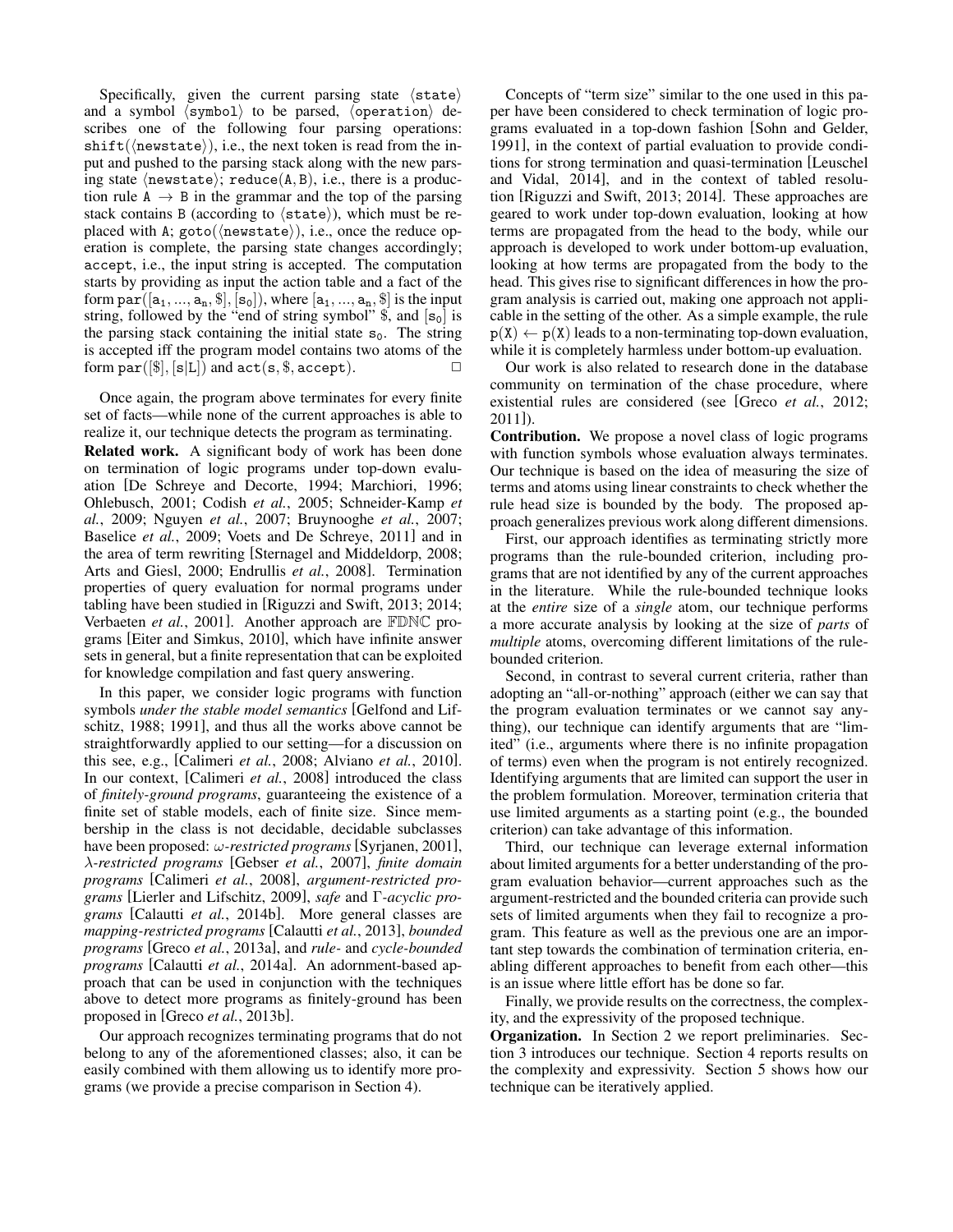# 2 Preliminaries

This section recalls syntax and the stable model semantics of logic programs with function symbols [Gelfond and Lifschitz, 1988; 1991; Gebser *et al.*, 2012].

Syntax. We assume to have (pairwise disjoint) infinite sets of *logical variables*, *predicate symbols*, and *function symbols*. Logical variables are used in logic programs and are denoted by upper-case letters. To each logical variable  $X$ , there corresponds a (unique) *integer variable x* (denoted by the same letter in lower case) which may occur in linear constraints. Each predicate and function symbol  $q$  is associated with an *arity*, which is a non-negative integer. Function symbols of arity 0 are called *constants*. A *term* is either a logical variable or an expression of the form  $f(t_1, ..., t_m)$ , where f is a function symbol of arity  $m \geq 0$  and  $t_1, ..., t_m$  are terms.

An *atom* is of the form  $p(t_1, ..., t_n)$ , where p is a predicate symbol of arity  $n \geq 0$  and  $t_1, ..., t_n$  are terms—we also call the atom a *p*-atom. We use  $pr(A)$  to denote the predicate symbol of an atom A. A *literal* is either an atom A (*positive* literal) or its negation ¬A (*negative* literal).

A *rule* r is of the form

 $A_1 \vee ... \vee A_m \leftarrow B_1, ..., B_k, \neg C_1, ..., \neg C_n$ 

where  $m > 0, k \ge 0, n \ge 0$ , and  $A_1, ..., A_m, B_1, ..., B_k$ ,  $C_1, ..., C_n$  are atoms. The disjunction  $A_1 \vee ... \vee A_m$  is called the *head* of r and is denoted by  $head(r)$ . The conjunction  $B_1, ..., B_k, \neg C_1, ..., \neg C_n$  is called the *body* of r and is denoted by  $body(r)$ . With a slight abuse of notation, we sometimes use  $body(r)$  (resp.  $head(r)$ ) to also denote the *set* of literals appearing in the body (resp. head) of r. If  $m = 1$ , then r is *normal*; in this case,  $head(r)$  denotes the head atom. If  $n = 0$ , then r is *positive*.

A *program* is a finite set of rules. A program is *normal* (resp. *positive*) if every rule in it is normal (resp. positive). We assume that programs are *range restricted*, i.e., for every rule, every logical variable appears in some positive body literal. A term (resp. atom, literal, rule, program) is *ground* if no logical variables occur in it. A ground normal rule with an empty body is also called a *fact*.

Let  $P$  be a program. The set of all predicate symbols appearing in  $P$  (resp. appearing in the head of a rule in  $P$ ) is denoted as  $pred(\mathcal{P})$  (resp.  $def(\mathcal{P})$ ). Given a predicate symbol  $p$  of arity  $n$ , the *i*-th *argument* of  $p$  is an expression of the form  $p[i]$ , for  $1 \leq i \leq n$ . The set of all arguments of the predicate symbols in  $pred(\mathcal{P})$  is denoted by  $args(\mathcal{P})$ .

Semantics. Consider a program P. The *Herbrand universe*  $H_{\mathcal{P}}$  of  $\mathcal P$  is the possibly infinite set of ground terms that can be built using function symbols (and thus also constants) appearing in  $P$ . The *Herbrand base*  $B_P$  of  $P$  is the set of ground atoms that can be built using predicate symbols appearing in  $P$  and ground terms of  $H_P$ .

A *substitution*  $\theta$  is of the form  $\{X_1/t_1, ..., X_n/t_n\}$ , where  $X_1, ..., X_n$  are distinct logical variables and  $t_1, ..., t_n$  are terms. The result of applying  $\theta$  to an atom A, denoted  $A\theta$ , is the atom obtained from  $A$  by simultaneously replacing each occurrence of a logical variable  $X_i$  in A with  $t_i$  if  $X_i/t_i$  belongs to  $\theta$ . Two atoms  $A_1$  and  $A_2$  *unify* if there exists a substitution  $\theta$  such that  $A_1\theta = A_2\theta$ .

A rule (resp. atom) r' is a *ground instance* of a rule (resp.

atom) r in  $P$  if r' can be obtained from r by substituting every logical variable in r with some ground term in  $H_{\mathcal{P}}$ . We use  $ground(r)$  to denote the set of all ground instances of r and  $ground(P)$  to denote the set of all ground instances of the rules in P, i.e., ground(P) =  $\bigcup_{r \in \mathcal{P}}$  ground(r).

An *interpretation* of  $P$  is any subset I of  $B_P$ . The truth value of a ground atom A w.r.t. I, denoted value  $_I(A)$ , is true if  $A \in I$ , false otherwise. The truth value of  $\neg A$  w.r.t. I, denoted value<sub>I</sub> $(\neg A)$ , is true if  $A \notin I$ , false otherwise. A ground rule r is *satisfied* by I, denoted  $I \models r$ , if there is a ground literal L in  $body(r)$  s.t.  $value_I(L) = false$  or there is a ground atom A in head(r) s.t.  $value_I(A) = true$ . Thus, if the body of  $r$  is empty,  $r$  is satisfied by  $I$  if there is an atom A in head(r) s.t.  $value_I(A) = true$ . An interpretation of P is a *model* of  $P$  if it satisfies every ground rule in  $ground(P)$ . A model  $M$  of  $P$  is minimal if no proper subset of  $M$  is a model of  $P$ . The set of minimal models of  $P$  is denoted by  $\mathcal{MM}(\mathcal{P})$ . Given an interpretation I of  $\mathcal{P}$ , let  $\mathcal{P}^I$  denote the ground positive program derived from  $ground(P)$  by *(i)* removing every rule containing a negative literal  $\neg A$  in the body with  $A \in I$ , and *(ii)* removing all negative literals from the remaining rules. An interpretation I is a *stable model* of P if  $I \in \mathcal{MM}(\mathcal{P}^I)$ . The set of stable models of  $\mathcal P$  is denoted by  $\mathcal{SM}(\mathcal{P})$ . It is well known that  $\mathcal{SM}(\mathcal{P}) \subseteq \mathcal{MM}(\mathcal{P})$ , and  $\mathcal{SM}(\mathcal{P}) = \mathcal{MM}(\mathcal{P})$  for positive programs. A positive normal program  $P$  has a unique minimal model, which we denote as  $MM(P)$ .

**Limited programs.** Consider a program  $P$ . An argument  $p[i]$  in  $args(\mathcal{P})$  is said to be *limited* iff for every finite set of facts D and for every stable model M of  $\mathcal{P} \cup D$ , the set  $\{t_i \mid p(t_1, ..., t_i, ..., t_n) \in M\}$  is finite. Moreover, P is said to be *limited* iff every argument in  $\arg(s(\mathcal{P}))$  is limited.

# 3 Size-Restricted Programs

In this paper we study new conditions under which a positive normal program  $P$  is limited—equivalently, the bottomup evaluation always terminates for every finite set of facts added to the program. It is worth mentioning that our technique can be used to check if an arbitrary program  $P$  (possibly with disjunction in the head and negation in the body) has a finite number of stable models, each of them has finite size and can be computed. Specifically, it suffices to apply our technique to a positive normal program  $st(P)$  derived from P as follows. Every rule  $A_1 \vee ... \vee A_m \leftarrow body$  in P is replaced with m positive normal rules of the form  $A_i \leftarrow body^+$  $(1 \le i \le m)$  where  $body^+$  is obtained from  $body$  by deleting all negative literals. In fact, the minimal model of  $st(\mathcal{P})$  contains every stable model of P—whence, finiteness and computability of the minimal model of  $st(\mathcal{P})$  implies that  $\mathcal P$  has a finite number of stable models, each of finite size, which can be computed [Calautti *et al.*, 2014b]. Thus, for ease of presentation, in the rest of the paper a program is understood to be positive and normal.

Also, notice that a (positive normal) program  $P$  is limited iff the program obtained from  $P$  by deleting all its facts is limited. Thus, w.l.o.g., hereafter we assume that every given program  $P$  does not contain facts.

We start by reporting the definition of *firing graph* [Calautti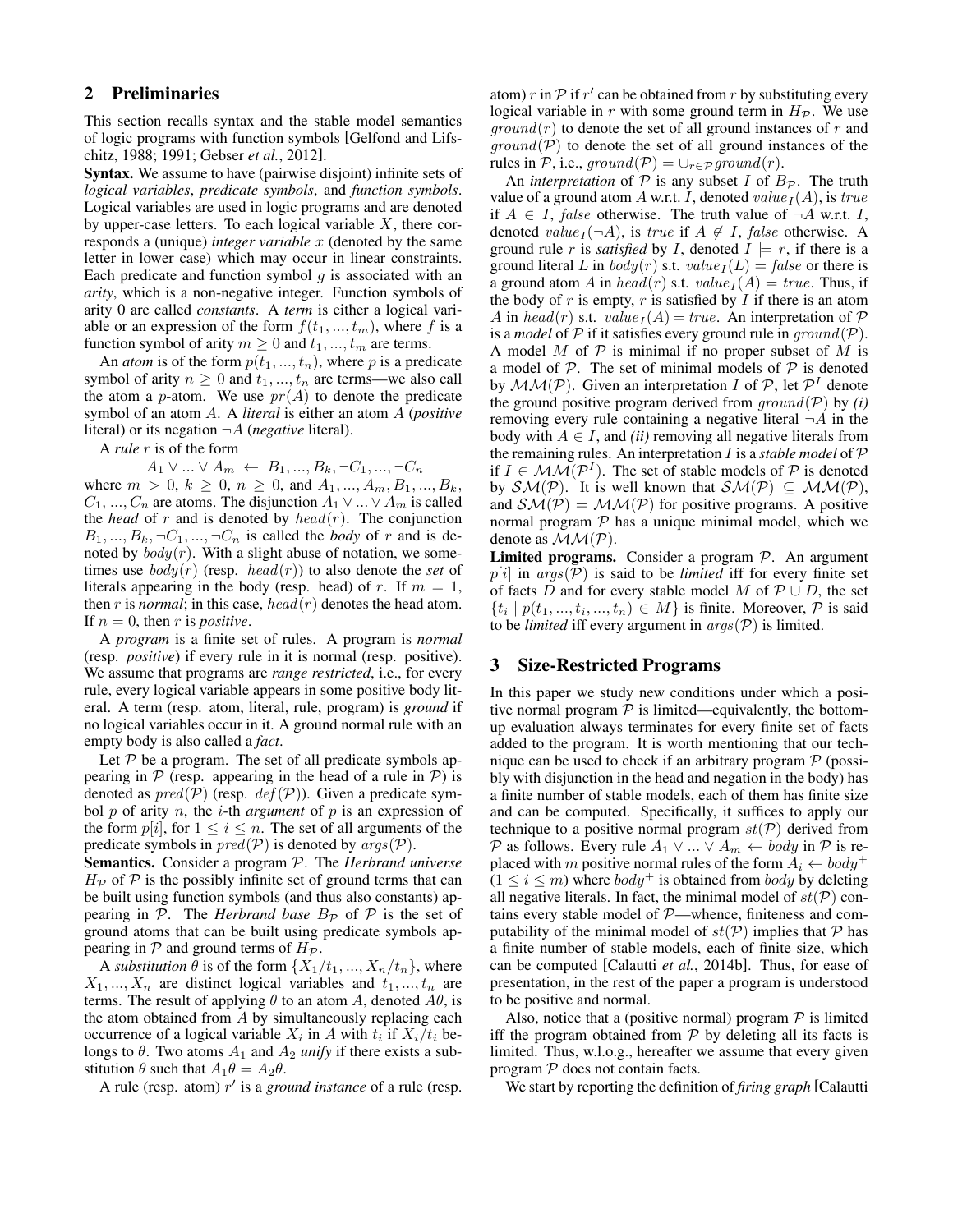*et al.*, 2014a], a directed graph that keeps track of whether a rule can trigger another.

Definition 1 (Firing graph) The *firing graph* of a program P, denoted  $\Omega(\mathcal{P})$ , is a directed graph whose nodes are the rules in  $P$  and where there is an edge  $\langle r, r' \rangle$  iff there exist two (not necessarily distinct) rules  $r, r' \in \mathcal{P}$  s.t. head(r) and an atom in  $body(r')$  unify.

Intuitively, an edge  $\langle r, r' \rangle$  of  $\Omega(\mathcal{P})$  means that rule r may cause rule  $r'$  to "fire". In the definition above, w.l.o.g., we assume that different rules do not share logical variables, and when  $r = r'$  we assume that r and r' are two "copies" that do not share any logical variable.

A *strongly connected component* (SCC) of a program P is a maximal set C of nodes of  $\Omega(\mathcal{P})$  s.t. every node of C can be reached from every node of C through the edges in  $\Omega(\mathcal{P})$ —a node always reaches itself.

Given a rule  $r \in \mathcal{P}$ , we say that the head atom is *mutually recursive* with an atom  $B \in \text{body}(r)$  if there is an SCC C of  $P$  containing r and containing a rule r' (possibly equal to r) s.t.  $head(r')$  and B unify. The set of all atoms in  $body(r)$  that are mutually recursive with  $head(r)$  is denoted as  $rbody(r)$ .

Given a program  $P$  and a set  $A$  of limited arguments of  $P$ , we say that a rule  $r \in \mathcal{P}$  is A-relevant if head(r) contains at least one variable which does not appear in  $body(r)\, \bmod y(r)$ and does not appear in a term  $t_i$  of a body atom  $p(t_1, ..., t_n)$ such that  $p[i] \in \mathcal{A}$ . Rules that are not  $\mathcal{A}$ -relevant will not be considered in the analysis of an SCC (Definition 4) because they cannot infinitely propagate terms (when the SCC is considered in isolation), as all head variables appear in either a body atom which is not mutually recursive with the head or in correspondence of a limited argument. The following example illustrates the aforementioned notions.

**Example 3** Consider the following program  $P_3$ :

$$
\begin{array}{cccc}r_1:&\underbrace{p(\texttt{f}(\texttt{X}), \texttt{Y})}_{\texttt{A}} &\leftarrow &\underbrace{p(\texttt{X}, \texttt{f}(\texttt{Y}))}_{\texttt{E}}, \underbrace{b(\texttt{X}, \texttt{Z})}_{\texttt{C}}\\ r_2:&\underbrace{p(\texttt{X}, \texttt{g}(\texttt{Y}))}_{\texttt{D}} &\leftarrow &\underbrace{p(\texttt{f}(\texttt{X}), \texttt{Y})}_{\texttt{E}}.\end{array}.
$$

.

The firing graph of  $\mathcal{P}_3$  has the edges  $\langle r_1, r_1 \rangle$ ,  $\langle r_2, r_2 \rangle$ , and  $\langle r_1, r_2 \rangle$ . The SCCs of  $\mathcal{P}_3$  are  $\mathcal{C}_1 = \{r_1\}$  and  $\mathcal{C}_2 = \{r_2\}$ . Atom B is mutually recursive with A, and atom E is mutually recursive with D. Atom C is *not* mutually recursive with A. Furthermore, given the set of limited arguments  $A = \{p[2]\},\$ rule  $r_2$  is A-relevant, since variable X occurring in D appears only in the mutually recursive body atom E inside argument p[1], which is not in A. Conversely,  $r_1$  is not Arelevant, since variables X, Y appearing in A occur in the body respectively in the non-mutually recursive atom C and inside  $p[2] \in \mathcal{A}$  of atom B.

We use  $\mathbb Z$  to denote the set of all integers and  $\mathbb N$  to denote the set of all non-negative integers. Given two k-vectors  $\overline{v} =$  $(v_1, ..., v_k)$  and  $\overline{w} = (w_1, ..., w_k)$  in  $\mathbb{Z}^k$ , we use  $\overline{v} \cdot \overline{w}$  to denote the classical scalar product, that is,  $\overline{v} \cdot \overline{w} = \sum_{i=1}^{k} v_i \cdot w_i$ . We also use the notation  $\overline{v}[i]$  to refer to  $v_i$ , for  $1 \leq i \leq k$ .

**Definition 2 (Term/atom size)** The *size* of a term t, denoted  $size(t)$ , is recursively defined as follows:

$$
size(t) = \begin{cases} x & \text{if } t \text{ is a logical variable } X. \\ m + \sum_{i=1}^{m} size(t_i) & \text{if } t = f(t_1, ..., t_m). \end{cases}
$$

where x is the integer variable corresponding to X. The *size* of an atom  $A = p(t_1, ..., t_n)$ , denoted as  $size(A)$ , is the nvector  $(size(t_1), ..., size(t_n)).$ 

In the definition above, an integer variable  $x$  intuitively represents the possible sizes that the logical variable X can have during the bottom-up evaluation. The size of a term of the form  $f(t_1, ..., t_m)$  is defined by summing up the size of its terms  $t_i$  plus the arity  $m$  of  $f$ . Note that the size of every constant is 0.

**Example 4** Consider the atom  $A = p(a, X, f(X, g(X, Y))).$ Since  $size(a) = 0, size(X) = x, and size(f(X, g(X, Y)))$  $= 2 + x + (2 + x + y) = 2x + y + 4$ , we have that  $size(A) = (0, x, 2x + y + 4).$ 

As mentioned before, one of the features of our technique is the capability of leveraging information about arguments that are known to be limited. In order to enable our technique to exploit this kind of information, several notions introduced in the following are defined w.r.t. a set  $A$  of arguments, to be read as the set of arguments that are known to be limited when our criterion is applied to a given program.

Definition 3 (Argument/predicate domain) Given a program P and a set of arguments A, the *domain* of an argument  $p[i] \in args(\mathcal{P})$  w.r.t. A, denoted  $\mathbb{D}_{\mathcal{A}}(p[i])$ , is  $\mathbb Z$  if  $p[i] \in \mathcal{A}$ , and  $N$  otherwise. The *domain* of a predicate symbol  $p$  of arity  $n$  is  $\mathbb{D}_{\mathcal{A}}(p) = \mathbb{D}_{\mathcal{A}}(p[1]) \times \cdots \times \mathbb{D}_{\mathcal{A}}(p[n]).$ 

Below we define when an argument is A-*size-restricted* in an SCC of a program—as shown in the following, this ensures that the argument is limited when the SCC is considered in isolation. Then, in Definition 6, we will define how to combine the information coming from all the SCCs in order to determine whether or not an argument is A-size-restricted in the entire program.

#### Definition 4 (Size-restricted arguments in an SCC)

Consider a program  $P$  and a set  $A$  of limited arguments of P. Let C be an SCC of P with  $pred(C) = \{p_1, ..., p_n\}$ . We say that an argument  $p_i[j]$  of C is A-size-restricted in C iff

- 1. for every rule  $r \in \mathcal{C}$  such that  $head(r) = p_i(t_1, ..., t_m)$ the following condition holds: for every variable  $X$  occurring in  $t_j$ , there exists a term  $u_k$  of a body atom  $q(u_1, ..., u_{m'})$  s.t. X occurs in  $u_k$  and  $q[k] \in \mathcal{A}$ ; or
- 2. there exist *n* vectors  $\overline{\alpha}_h \in \mathbb{D}_A(p_h)$ ,  $1 \leq h \leq n$ , such that for every A-relevant rule  $r \in \mathcal{C}$  there exists an atom B in  $body(r)$  such that if  $pr(head(r)) = p_k$  and  $pr(B) = p_l$ , then the following conditions hold:
	- (a) the constraint

$$
\overline{\alpha}_l \cdot size(B) \ge \overline{\alpha}_k \cdot size(head(r))
$$

is satisfied for every non-negative value of the integer variables in it; and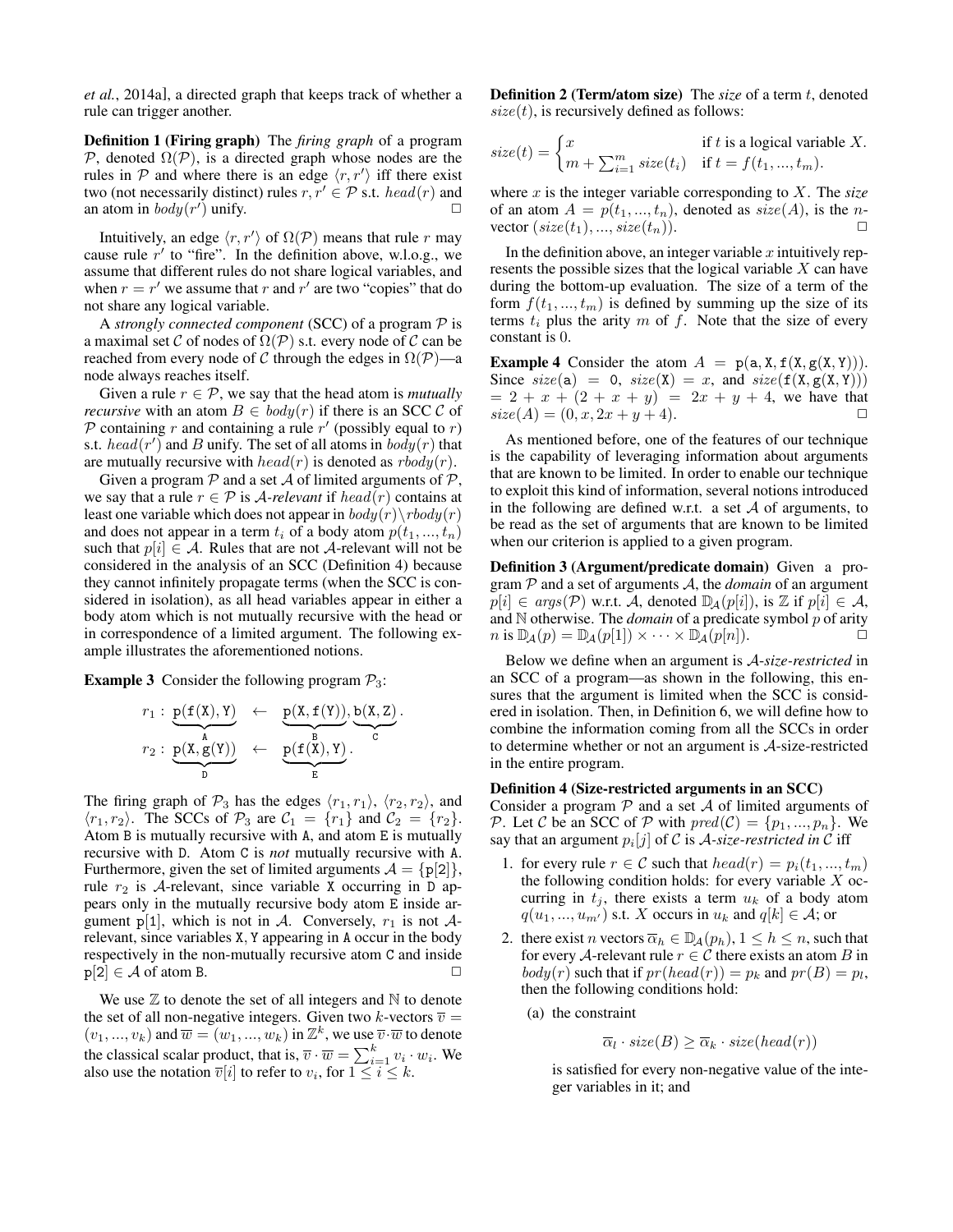(b) if  $p_k = p_i$  then either  $\overline{\alpha}_i[j] \neq 0$  or the constraint  $\overline{\alpha}_l \cdot \textit{size}(B) > \overline{\alpha}_i \cdot \textit{size}(\textit{head}(r))$ 

is satisfied for every non-negative value of the integer variables in it.  $\Box$ 

Condition 1 of the definition above simply checks if  $p_i[j]$ is A-size-restricted because for every rule of C having  $p_i$  in the head, all variables appearing in correspondence of  $p_i[j]$ appear in the body in correspondence of a limited argument.

As for Condition 2, roughly speaking, Definition 4 says that an argument  $p_i[j]$  is A-size-restricted in an SCC if, for every (relevant) rule, the size of part of the head is always bounded by the size of part of a body atom, to within a constant factor. When  $\overline{\alpha}_i[j] = 0$ , a stricter inequality must be satisfied for the rules having  $p_i$  in the head. When other coefficients are 0, we are considering only parts of atoms in the analysis—e.g., assuming that  $\overline{\alpha}_k[1] = 0$ , this means that the first term in every  $p_k$ -atom is ignored in the analysis. Notice that only the coefficients associated with limited arguments can assume arbitrary values in  $\mathbb{Z}$ . We notice that while the rule-bounded criterion allows positive coefficients only, here we allow coefficients to be zero and take negative values (this last case applies to limited arguments only).

**Example 5** Consider program  $P_1$  of Example 1, reported below:

 $p(f(X, X), Y, Z) \leftarrow p(X, g(Z), g(Y)).$ 

Let us consider  $A = \emptyset$ . The program has only one SCC C consisting of the rule above, which is A-relevant. The vector  $\overline{\alpha}_p = (0, 1, 1)$  allows us to say that all arguments are A-sizerestricted in  $\mathcal{C}$ . In fact, when arguments p[2] and p[3] are considered, Condition 2(a) of Definition 4 holds since

$$
(0,1,1) \cdot (x, z+1, y+1) \ge (0,1,1) \cdot (2x+2, y, z)
$$

is satisfied for all non-negative values of the integer variables, and Condition 2(b) is trivially satisfied because both  $\overline{\alpha}_p[2]$ and  $\overline{\alpha}_p[3]$  are not 0. When argument p[1] is considered, Condition 2(a) is the same as before and thus is satisfied, and Condition 2(b) holds too since the constraint above with a strict inequality is still satisfied for all non-negative values of the integer variables.  $\Box$ 

**Example 6** Consider again program  $\mathcal{P}_2$  of Example 2, which has only one SCC  $\mathcal C$  coinciding with  $\mathcal P_2$  itself. Let us consider  $A = \emptyset$ . All rules are A-relevant. We now show that every argument is  $A$ -size-restricted in  $C$ . In particular, consider the inequalities associated with the rules of  $\mathcal{P}_2$  when the actatoms are selected in the body of the first, second, and fourth rule, and the red-atom is selected for the third rule:

$$
\begin{cases} \overline{\alpha}_{act} \cdot (st, sym, 1+s_1) \ge \overline{\alpha}_{par} \cdot (t, 6+s_1+sym+st+l) \\ \overline{\alpha}_{act} \cdot (st, sym, 2+a+b) \ge \overline{\alpha}_{red} \cdot (2+sym+t, 2+st+l, a, b) \\ \overline{\alpha}_{red} \cdot (i, 4+s+x+l, a, 2+y+t) \ge \overline{\alpha}_{red} \cdot (i, l, a, t) \\ \overline{\alpha}_{act} \cdot (st, a, 1+s_1) \ge \overline{\alpha}_{par} \cdot (i, 6+s_1+a+st+l) \end{cases}
$$

By incorporating the vectors  $\overline{\alpha}_{act} = (1, 1, 1), \overline{\alpha}_{par} = (0, 0),$  $\overline{\alpha}_{red} = (0, 0, 1, 1)$  into the constraints above, we obtain:

$$
\begin{cases}\nst + sym + s_1 + 1 & \geq 0 \\
st + sym + a + b + 2 & \geq a + b \\
a + y + t + 2 & \geq a + t \\
st + a + s_1 + 1 & \geq 0\n\end{cases}
$$



Figure 1: Extended argument graph of  $P_3$ .

It is easy to see that the constraints above are satisfied for every  $st, sym, s_1, a, b, y, t \in \mathbb{N}$ , and thus Condition 2(a) of Definition 4 holds for all arguments. Moreover, since  $\overline{\alpha}_{act}[1]$ ,  $\overline{\alpha}_{act}[2], \overline{\alpha}_{act}[3], \overline{\alpha}_{red}[3],$  and  $\overline{\alpha}_{red}[4]$  are all different from 0, we can say that arguments  $\texttt{act}[1], \texttt{act}[2], \texttt{act}[3], \texttt{red}[3],$  and red<sup>[4]</sup> are *A*-size-restricted in  $\mathcal{C}$ , as Condition 2(b) is also satisfied. For arguments  $par[1]$ ,  $par[2]$ ,  $red[1]$ , and  $red[2]$ (whose coefficients are 0), we have to check if the constraints associated with the rules having predicate symbol par (resp. red) in the head, namely the first and the last one (resp. the second and third one), are satisfied with a strict inequality. As this is the case, Condition 2(b) holds, and arguments  $par[1]$ , par[2], red[1], and red[2] are  $A$ -size-restricted in  $C$ .

We now define how to determine if an argument is  $A$ -sizerestricted in the entire program. This is done by combining the information obtained from the individual analysis of the SCCs. We start by introducing some additional notions.

Given a program  $P$ , we assume an arbitrary but fixed numbering  $C_1, ..., C_n$  of its SCCs. We also define  $ex\text{-}args(\mathcal{P})$ as the set  $\{p[i/j] | C_j \text{ is an SCC of } \mathcal{P} \text{ and } p[i] \in args(C_j)\}.$ Each element of  $ex\text{-}args(\mathcal{P})$  is called an *extended argument* of P. The next tool is called *extended argument graph*—a directed graph keeping track of the propagation of terms between arguments. It is a refinement of the argument graph of [Calimeri *et al.*, 2008] and it leverages the firing graph to perform a component-wise analysis of how terms are propagated between arguments and to get rid of propagation (between arguments) that cannot really occur.

Definition 5 (Extended argument graph) The *extended argument graph* of a program  $\mathcal{P}$ , denoted  $\Delta(\mathcal{P})$ , is a directed graph whose set of nodes is  $ex\text{-}args(\mathcal{P})$  and where there is an edge  $\langle q[j/k], p[i/l] \rangle$  iff

- $k = l$  and there is a rule  $r \in C_k$  such that (1) head(r) is a *p*-atom, (2) there is a *q*-atom *B* in  $body(r)$ , (3) the *i*-th term of  $head(r)$  and *j*-th term of B have a common variable, and (4) there is a rule  $r' \in \mathcal{P}$  such that  $head(r')$ and  $B$  unify; or
- $k \neq l$  and  $p = q$ ,  $i = j$ , and there are two rules  $r_1 \in C_k$ and  $r_2 \in C_l$  such that  $pr(head(r_1)) = p$  and  $\langle r_1, r_2 \rangle$  is an edge of  $\Omega(\mathcal{P})$ .

Intuitively, an edge  $\langle q[j/k], p[i/l] \rangle$  of  $\Delta(\mathcal{P})$  means that there can be a propagation of terms from  $q[j]$  in component  $\mathcal{C}_k$  to  $p[i]$  in component  $\mathcal{C}_l$ . We say that an extended argument  $p[i/l]$  *depends on* an extended argument  $q[j/k]$  if there is a path from the latter to the former in  $\Delta(P)$ .

**Example 7** Consider again program  $\mathcal{P}_3$  of Example 3. Figure 1 illustrates  $\Delta(\mathcal{P}_3)$ .  $\Box$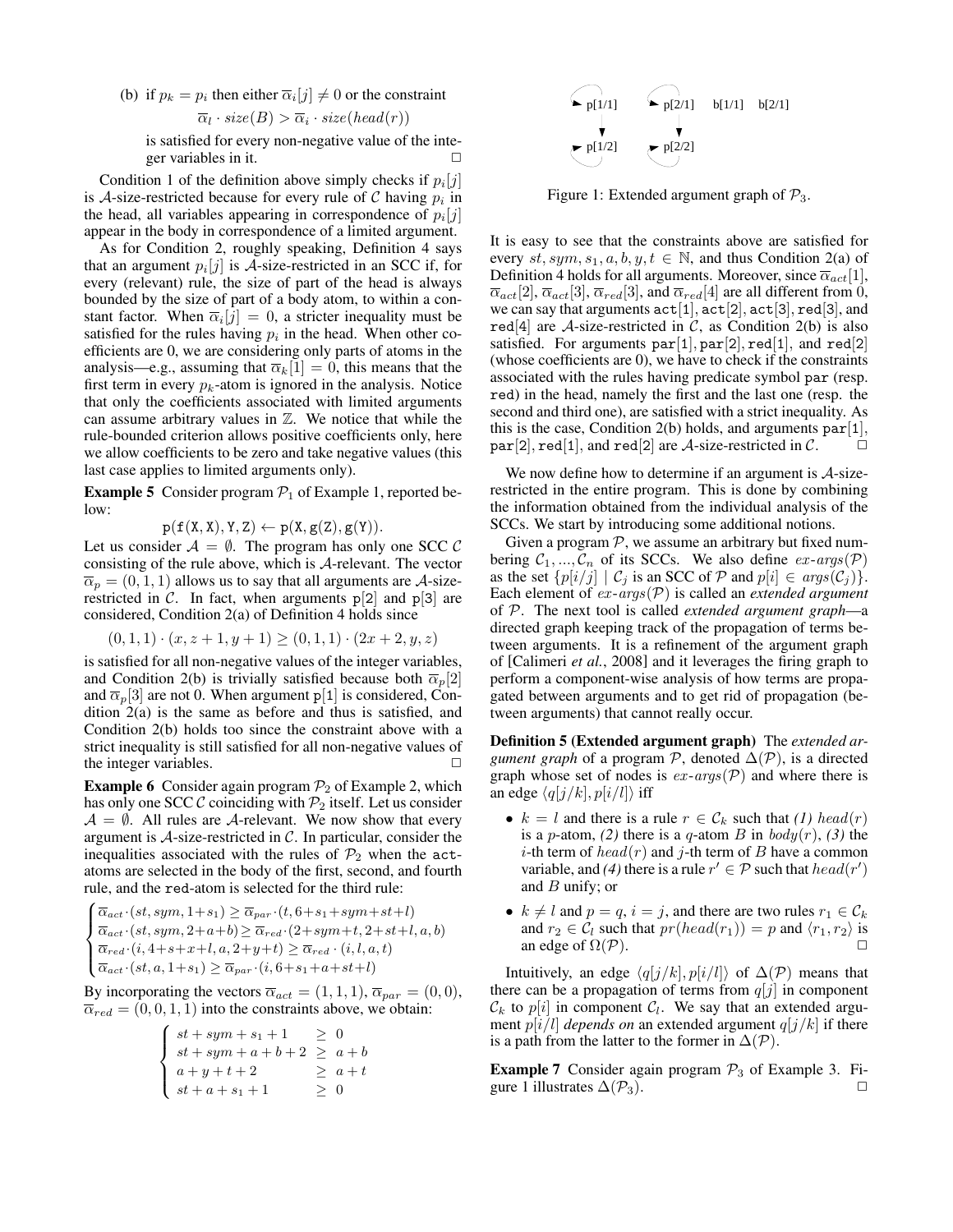We are now ready to define when an argument is  $A$ -sizerestricted in a program.

Definition 6 (A-size-restricted arguments/programs) Let  $P$  be a program and A be a set of limited arguments of  $P$ . An argument  $p[i]$  is A-size-restricted in  $P$  if for every SCC  $C_l$  of P such that  $p \in pred(C_l)$ ,

- 1.  $p[i]$  is A-size-restricted in  $C_l$ , and
- 2.  $p[i/l]$  depends only on extended arguments  $q[j/k]$  such that  $q[j]$  is A-size-restricted in  $\mathcal{C}_k$ .

We denote by  $\mathcal{R}_{\mathcal{A}}(\mathcal{P})$  the set of all A-size-restricted arguments in P. We say that P is A-size-restricted iff  $args(\mathcal{P}) =$  $\mathcal{A} \cup \mathcal{R}_{\mathcal{A}}(\mathcal{P}).$ 

**Example 8** Consider program  $\mathcal{P}_3$  of Example 3, whose extended argument graph is shown in Figure 1 and let  $A =$  $\{p[2]\}.$  Below we show that  $p[1]$  is A-size-restricted in  $\mathcal{P}_3$ . Since  $p \in pred(C_1)$  and  $p \in pred(C_2)$ , we first need to check if p[1] is A-size-restricted in  $C_1$  and  $C_2$ . Since  $C_1 = \{r_1\}$ and  $r_1$  is not A-relevant, we can easily conclude that  $p[1]$  is A-size-restricted in  $C_1$ . In the case of  $C_2 = \{r_2\}$ , where  $r_2$ is A-relevant, we consider the (only) linear constraint associated with  $r_2$ , which is  $\overline{\alpha}_p \cdot (1 + x, y) \ge \overline{\alpha}_p \cdot (x, 1 + y)$ . Given  $\overline{\alpha}_p = (1, 1)$ , the constraint is satisfied for all  $x, y \in \mathbb{N}$ , and since  $\overline{\alpha}_p[1] \neq 0$ , then p[1] is A-size-restricted also in  $\mathcal{C}_2$ .

We now just need to check if for every SCC  $C_l$  such that  $p \in pred(C_1), p[1/l]$  only depends on extended arguments  $q[j/k]$  such that  $q[j]$  is A-size-restricted in  $\mathcal{C}_k$ . Considering  $C_1$ , we have that  $p[1/1]$  depends only on itself (see Figure 1). Concerning  $C_2$ , we have that  $p[1/2]$  depends on itself and  $p[1/1]$ . Since  $p[1]$  is A-size-restricted in both  $C_1$  and  $C_2$ , we can conclude that  $p[1]$  is A-size-restricted in  $\mathcal{P}_3$ .

Likewise, it can be easily verified that all other arguments of  $\mathcal{P}_3$  are A-size-restricted in  $\mathcal{P}_3$  as well.  $\Box$ 

Theorem 1 *Let* P *be a program and* A *be a set of limited arguments of* P*. Every* A*-size-restricted argument of* P *is limited. If* P *is* A*-size-restricted then it is limited.*

## 4 Complexity and Expressivity

In this section, we provide results on the complexity and the expressivity of the class of A-size-restricted programs.

We start by showing that checking if an argument is  $A$ size-restricted in an SCC is in NP.

Theorem 2 *Let* P *be a program and* A *be a set of limited arguments of* P*. Given an SCC* C *of* P*, checking whether an argument of* C *is* A*-size-restricted in* C *is in* NP*.*

From the theorem above, we obtain that checking whether a program is A-size-restricted is in NP.

Theorem 3 *Let* P *be a program and* A *be a set of limited arguments of* P*. Checking whether (an argument of)* P *is* A*-size-restricted (in* P*) is in* NP*.*

We use  $AR$ ,  $BP$ ,  $RB$ , and  $SR$  to denote, respectively, the set of all argument-restricted [Lierler and Lifschitz, 2009], bounded [Greco *et al.*, 2013a], rule-bounded [Calautti *et al.*, 2014a], and Ø-size-restricted programs. Moreover, given two sets A and B, we use  $A \nparallel B$  as a shorthand for  $A \nsubseteq B \wedge B \nsubseteq$ A. The following theorem compares our approach with wellknown terminating classes previously proposed.

#### **Theorem 4** AR  $\nparallel$  SR, RB  $\subseteq$  SR, and BP  $\nparallel$  SR

Note that our technique strictly generalizes the rulebounded criterion even when the set of limited arguments  $A$  is empty. Looking at the size of parts of multiple atoms, as opposed to the entire size of a single atom like the rule-bounded criterion does, allows our criterion to include more programs.

By combining our technique with the argument-restricted or bounded criterion we can recognize more limited programs than by using any of them alone. We use  $AR + SR$  (resp.  $BP + SR$ ) to denote the set of all A-size-restricted programs where, for each program,  $A$  is the set of its argumentrestricted (resp. bounded) arguments.

**Corollary 1**  $AR \subseteq AR + SR$ ,  $SR \subseteq AR + SR$ ,<br> $BP \subseteq BP + SR$ ,  $SR \subseteq BP + SR$ .  $SR \subseteq BP + SR$ 

#### 5 Iterated Criterion

The size-restricted technique presented in the previous section starts from a (possibly empty) set of limited arguments  $A$  and gives as output a new set of limited arguments  $A'$ . The question is whether the technique, starting from the resulting set of limited arguments  $A'$ , could compute a new set of limited arguments  $\mathcal{A}^{\prime\prime} \supset \mathcal{A}^{\prime}$ . As shown by the next example, the answer is positive and thus our technique can benefit from an iterative application of itself.

**Example 9** Consider the following program  $\mathcal{P}_9$ .

 $p(f(X), f(Y)) \leftarrow p(X, Y), b(X).$ 

The program has only one SCC consisting of the rule above. Assume that  $A = \emptyset$ . By choosing the first body atom of the rule, we get the following inequality:

$$
\overline{\alpha}_p \cdot (x, y) \quad \geq \quad \overline{\alpha}_p \cdot (x+1, y+1)
$$

The vectors  $\overline{\alpha}_p = (0, 0)$  and  $\overline{\alpha}_b = (1)$  satisfy the conditions of Definition 4. Therefore, the resulting set of  $A$ -sizerestricted arguments is  $A' = \{b[1]\}.$ 

Now, considering  $A'$  as the starting set of limited arguments, we determine that  $p[1]$  is limited too, by Condition 1 of Definition 4. The new set of limited arguments is  $A'' =$  $\mathcal{A}' \cup \{p[1]\}.$  Finally, considering the vectors  $\overline{\alpha}_p = (-1, 1)$ (recall that  $p[1] \in \mathcal{A}''$ ) and  $\overline{\alpha}_b = (0)$ , the constraint is satisfied for all non-negative values of its integer variables. Then, p[2] is limited,  $\mathcal{A}''' = \mathcal{A}'' \cup \{p[2]\}\$ , and hence  $\mathcal{P}_9$  is limited.  $\Box$ 

Thus, we introduce a simple operator that iteratively applies the size-restricted criterion by using at each iteration the limited arguments derived at previous iterations.

**Definition 7** Let  $P$  be a program and  $\mathcal A$  be a set of limited arguments of P. We define the operator  $\Psi_p(\mathcal{A}) = \mathcal{A} \cup \mathcal{R}_{\mathcal{A}}(\mathcal{P})$ . For  $i \geq 1$ , we define the *i*-th iteration of  $\Psi_p$  as follows:

$$
\begin{array}{ll} \Psi_{\mathcal{P}}^1(\mathcal{A})=\Psi_{\mathcal{P}}(\mathcal{A})\\ \Psi_{\mathcal{P}}^{i+1}(\mathcal{A})=\Psi_{\mathcal{P}}(\Psi_{\mathcal{P}}^i(\mathcal{A})), & \text{for $i>1$}. \end{array}
$$

Obviously,  $\Psi_p^i(\mathcal{A}) \subseteq \Psi_p^{i+1}(\mathcal{A})$  for every  $i \geq 1$  and since the number of arguments of  $P$  is finite, then there always exists a finite  $n \leq |args(\mathcal{P})|$  such that  $\Psi_p^n(\mathcal{A}) = \Psi_p^{n+1}(\mathcal{A})$ ; we denote  $\Psi_{\mathcal{P}}^n(\mathcal{A})$  as  $\Psi_{\mathcal{P}}^{\infty}(\mathcal{A})$ .

Corollary 2 *Let* P *be a program and* A *be a set of limited arguments of*  $P$ *. Every argument in*  $\Psi_{\mathcal{P}}^{\infty}(\mathcal{A})$  *is limited.*